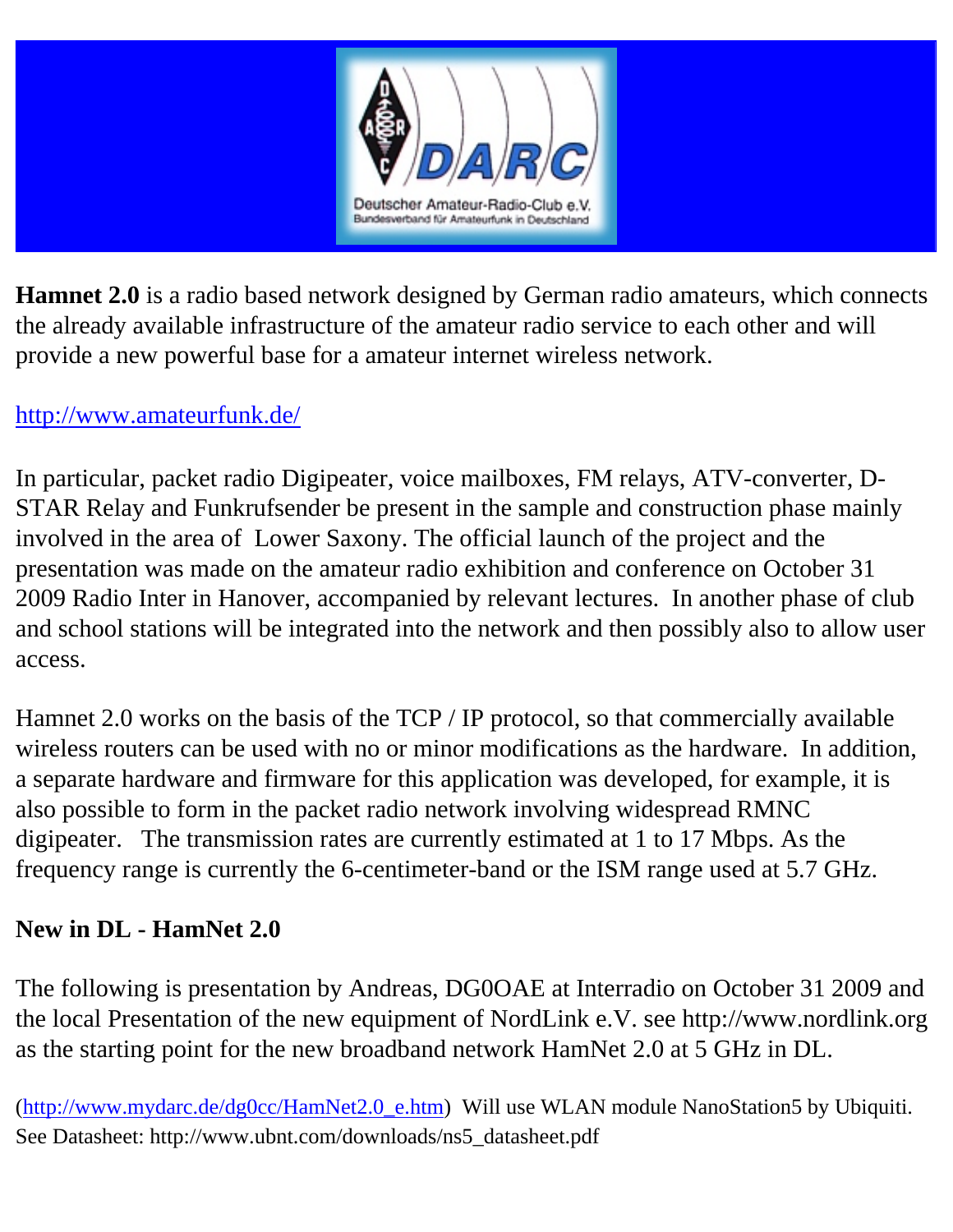# HamNET 2.0

#### Broadband Networking in Amateur Radio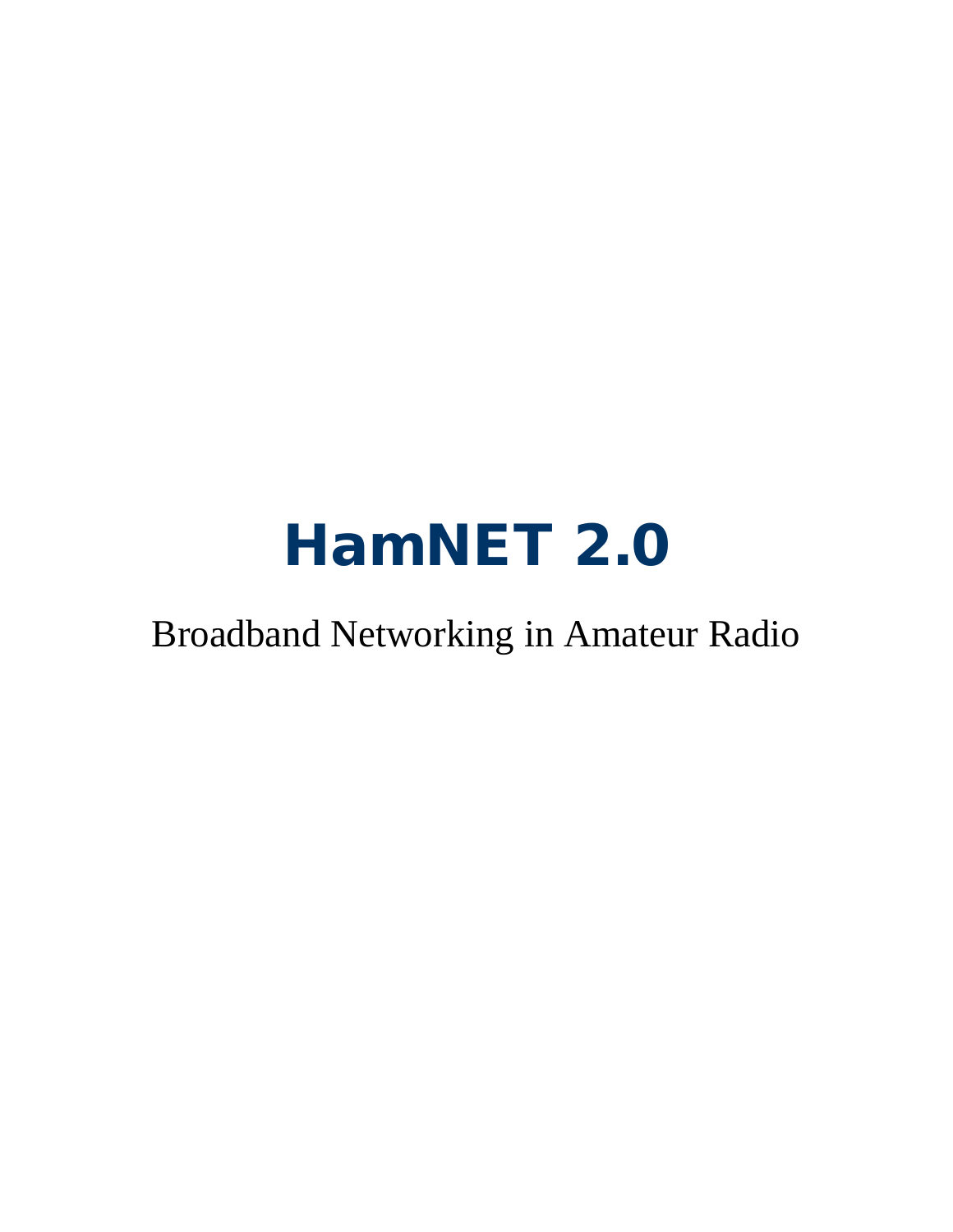#### **Introduction**

Andreas Kleiner, DG4OAE Responsible for DB0UHI DG4OAE@DARC.DE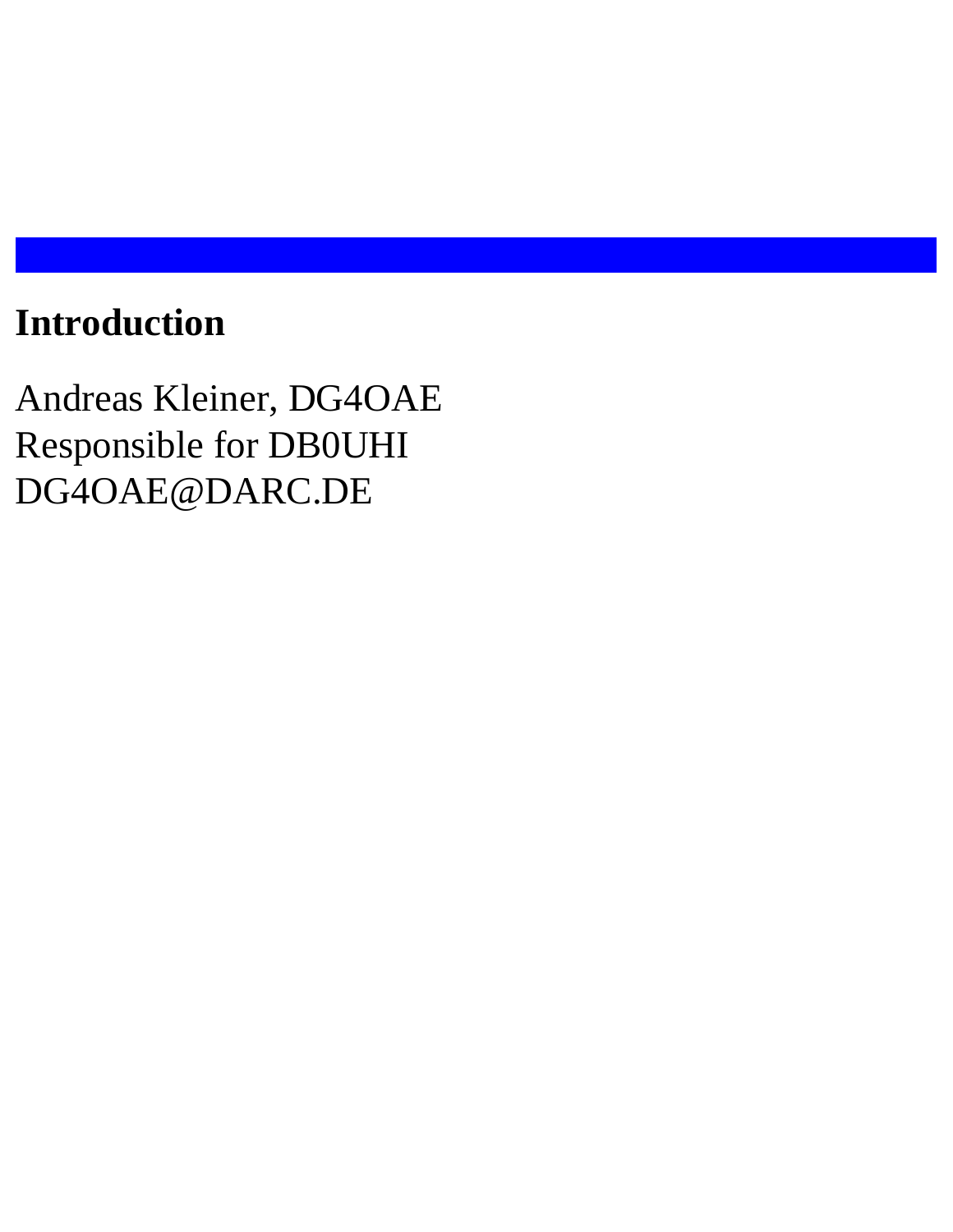## **The Situation**

- Sharply declining use of infrastructure
- Displacement by the Internet
- Obsolete, slow, failure-prone equipment in use
- Many different uses together
- Increased role of sites
- Islanding
- Dependence on public networks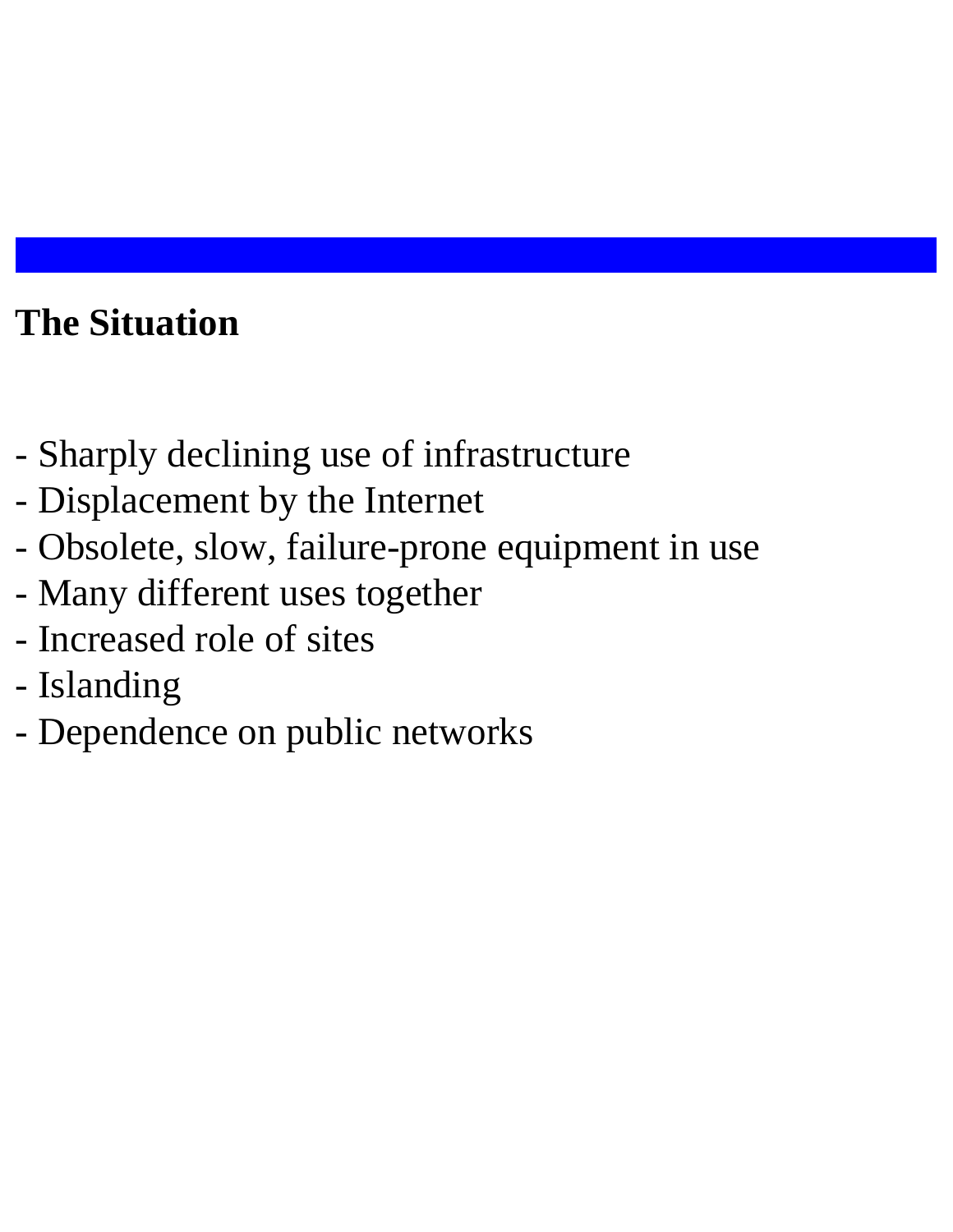#### **The Idea and the Hope**

- At least, nationwide network
- Cross services (voice, images, data, video etc.)
- TCP / IP as the base
- By enabling broadband multimedia connections
- Locations receive and incorporate appropriate
- Use of affordable a Technology
- Independence from public networks to regain
- Objective: Enhance the number of users and usage
- Arouse interest in experimenting with the new technology
- Development of new applications to launch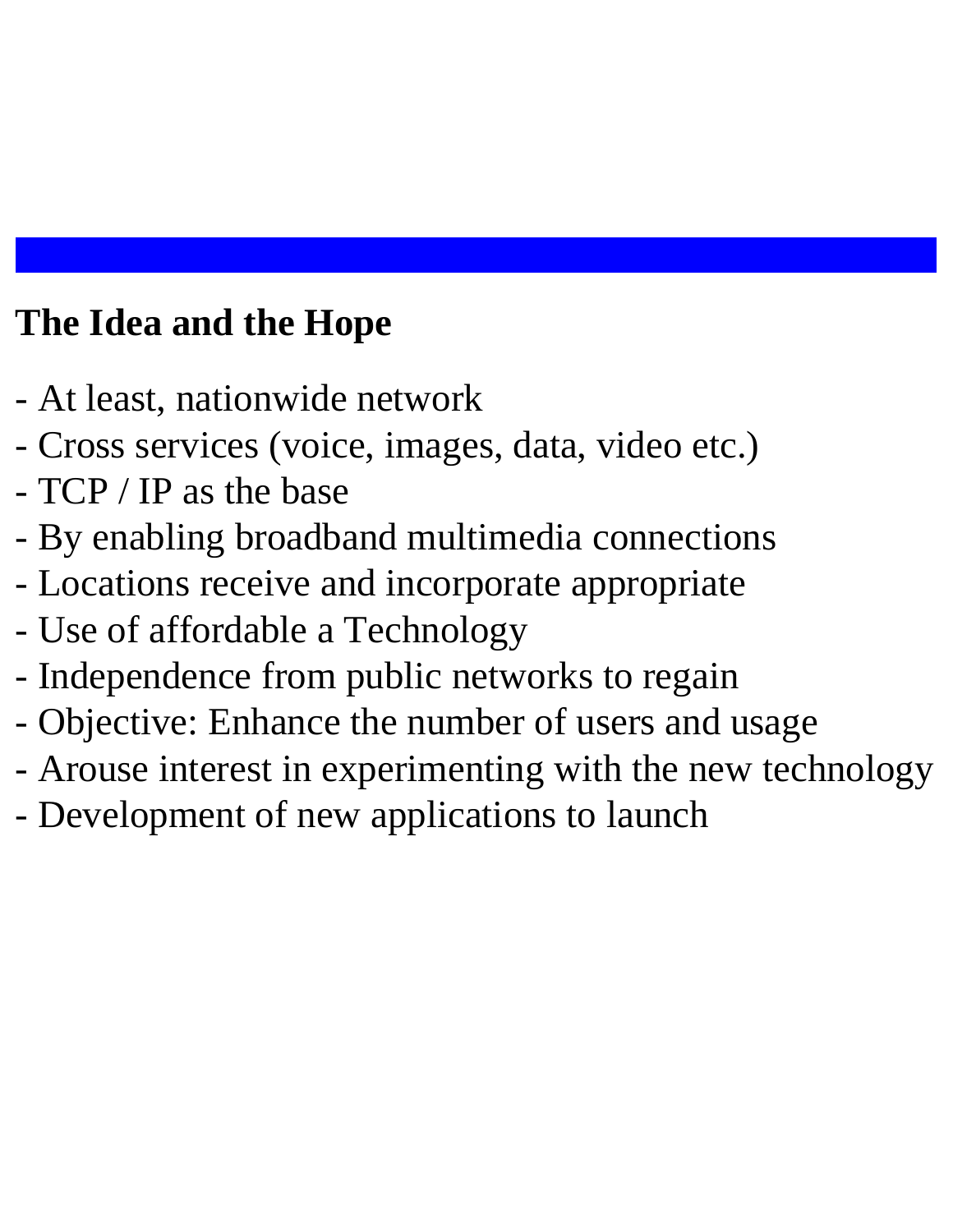## **The Technology - Requirements**

- Standard WLAN technology
- Cost devices with integrated antennas for typical link distances
- Net speed of at least 1Mbit/s, better> 6Mbit /s
- External antennas for DX-lines
- Use on Amateur Radio frequencies, or as general
- Open the software for additional developments
- Limited openness in the hardware
- Versatile use and easy to
- Low power consumption (DFMG) this typical 3W/ Module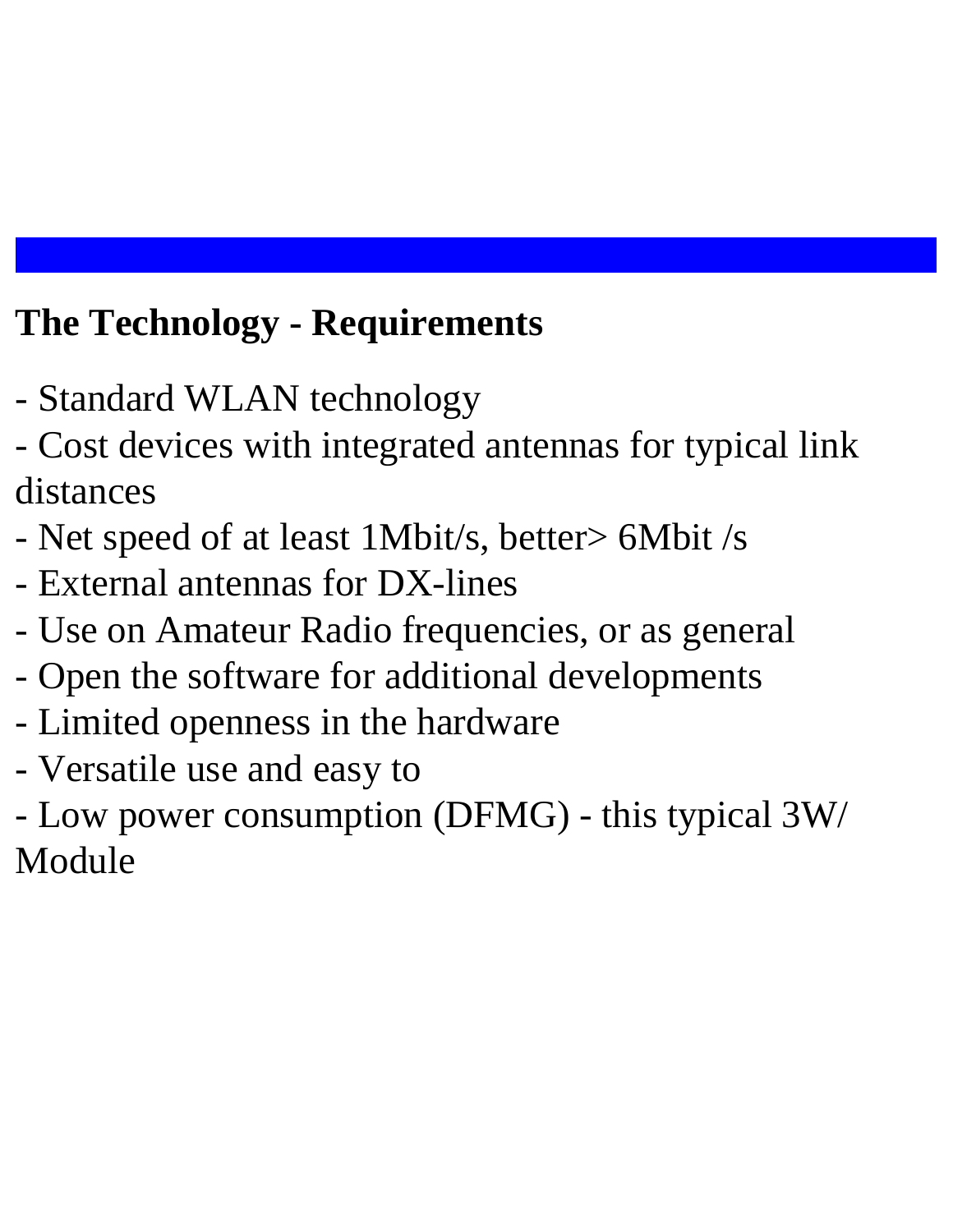#### **The Technology - Our Choice**

- Models of Ubiquiti (www.ubnt.com)
- Wide range for different applications
- Internal or external antennas
- Frequencies of 5-6GHz possible
- Adjustable bandwidth 5-40MHz
- Complete package with power supply and PoE Injectors
- No coaxial cable required
- Outdoors, hardware
- Net speeds up to 75Mbit / s possible
- PtP and PtMP capability
- For 2 Phase suitable for user accounts
- Price by modules under 100, Euro!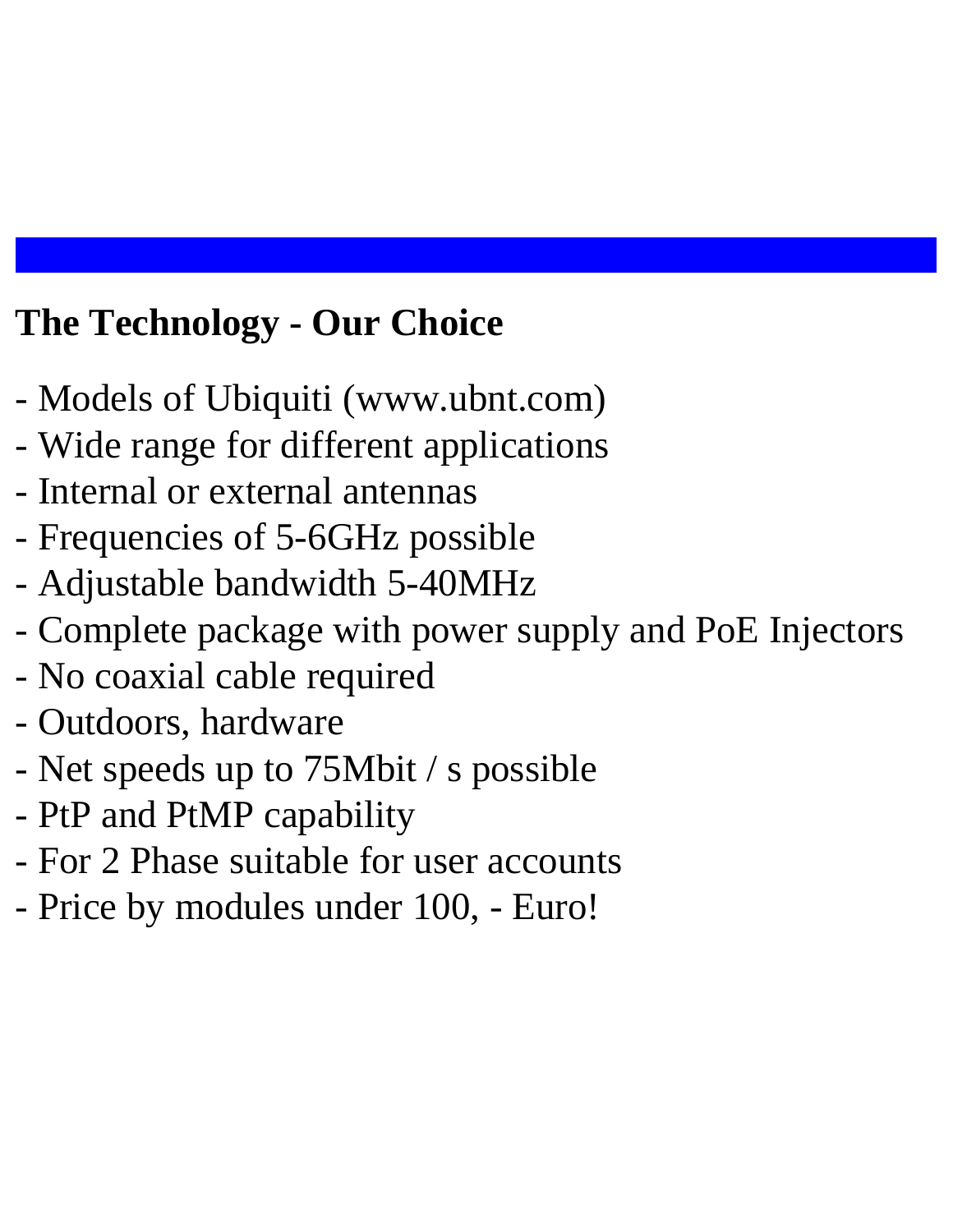#### **The Beginning - Not So Hard**

-Distance about 10km -Connection from Hanover Laatzen DB0SHA-DB0UHI -Held in the air  $\rightarrow$  16Mbit / s -Installation time approximately 10 minutes per side -Stable link between the sites



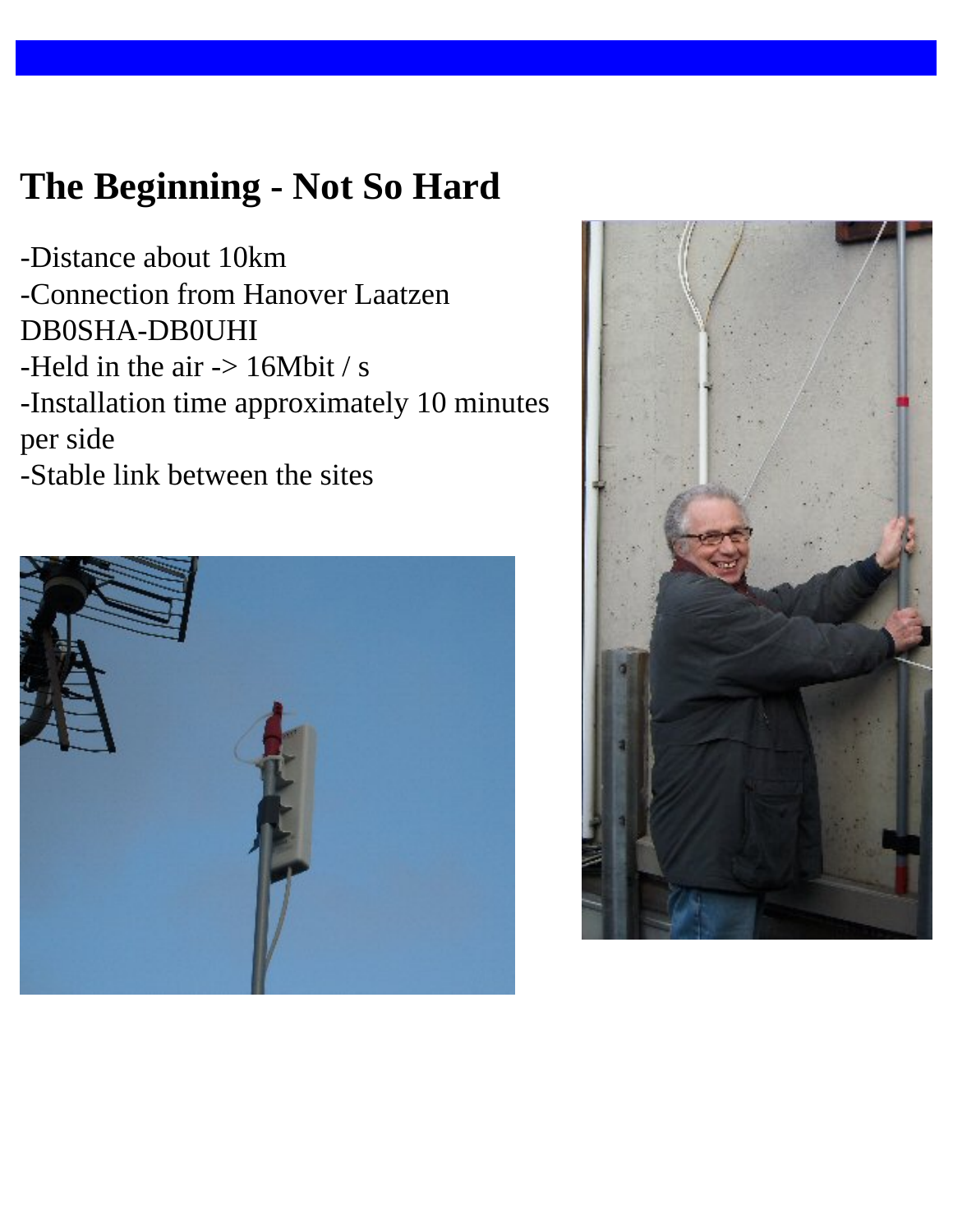#### **The Expansion - Faster Than Thought**

- Initially, temporary construction of additional lines in the range up to 15km
- Disconnection of the first Internet Tunnel
- Stable fast left tracks in the region of Hanover
- Connection of D-Star Relay
- Linking of EchoLink Gateways
- Integration first club stations e.g. for Fernsteuerzwecke
- How far are indeed possible?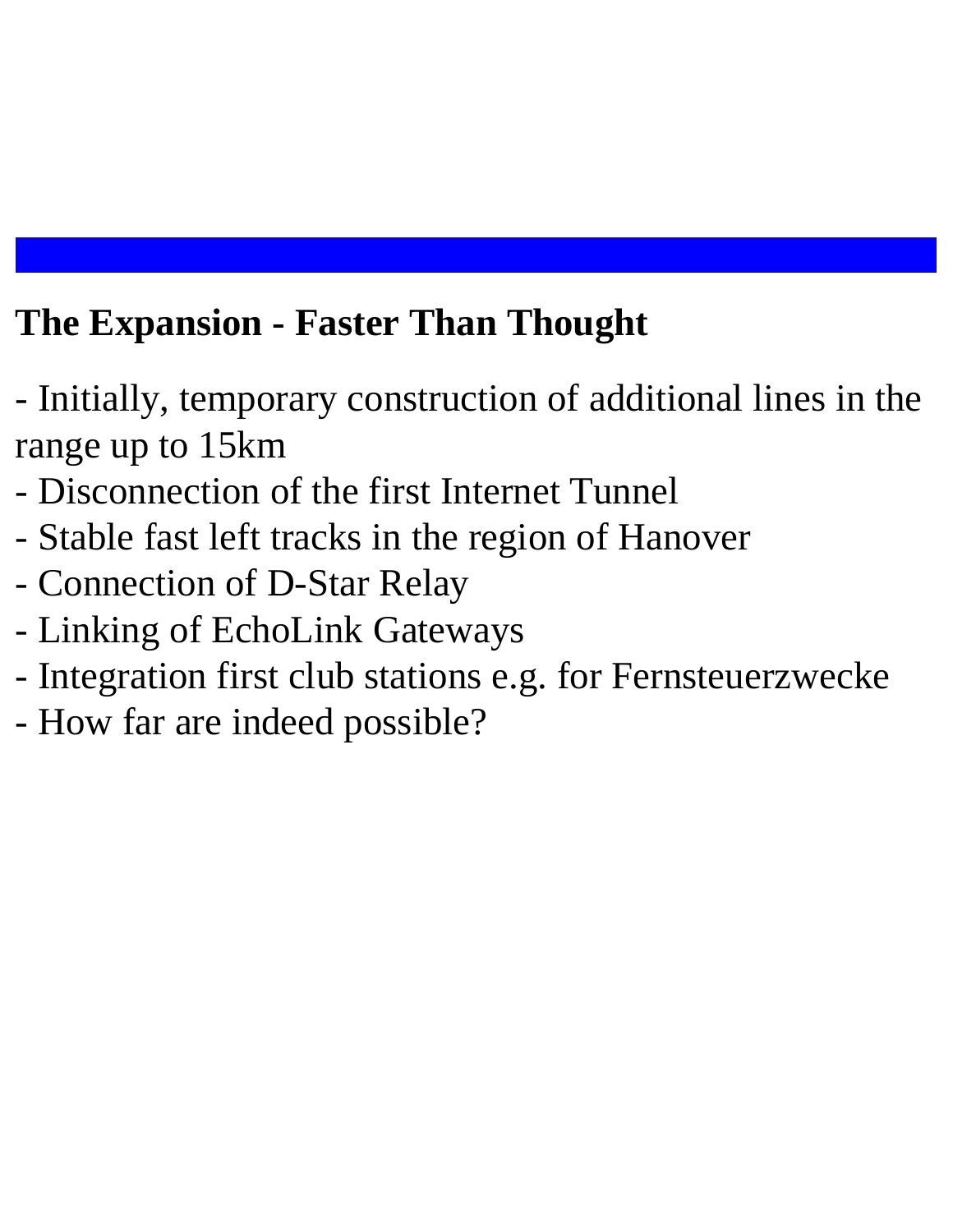# **DX? - About The City Limits**

- Initial trials with about 32km to the bare module
- Immediate success of Hanover to Peine
- Shutdown of the 23cm-links 19k2
- Stable link between DB0SHA and DK0MAV with about 1Mbit / s
- Speed increase at any time by change in antenna Antennas for 5GHz are simple and small
- LOS calculations are on a realistic link lengths of more than 100km
- Momentary record with this company is 304km set up by Italian amateur radio operators (connection of Sardinia to the mainland)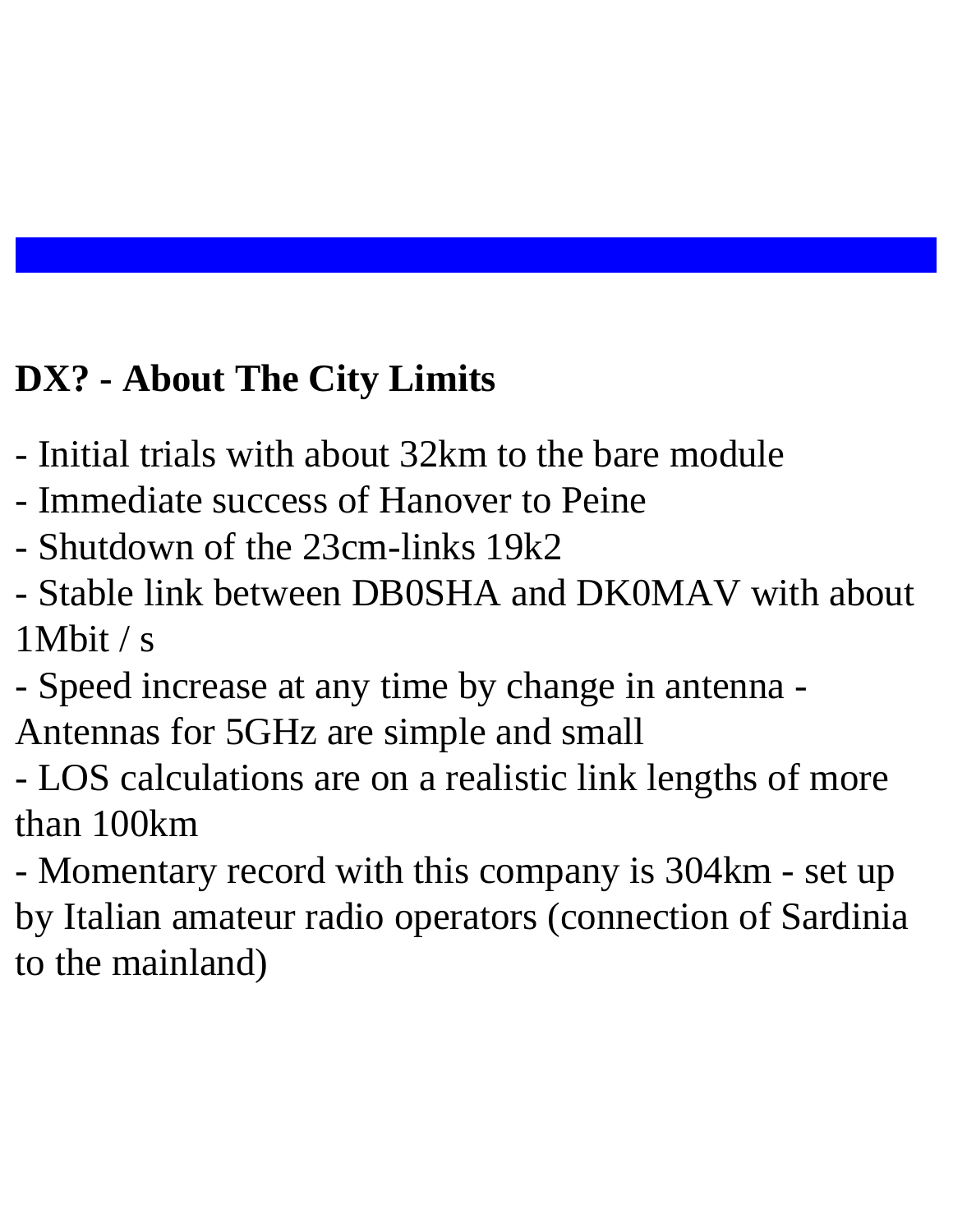## **DX? - Locations exposed?**

First temporary installations on tower locations First use of external antennas Signal strengths can speeds> 50Mbit / s

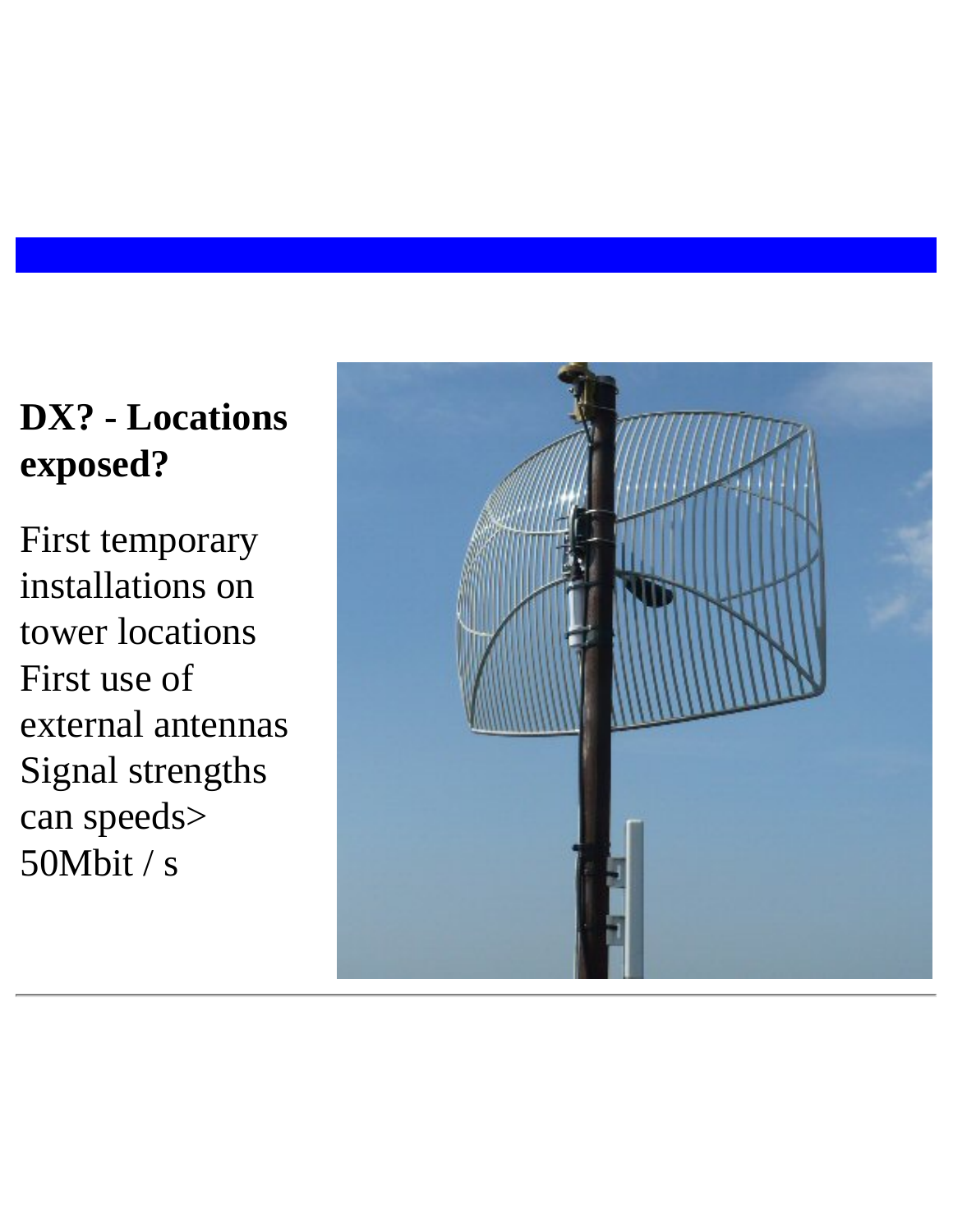#### **So Here We Are**

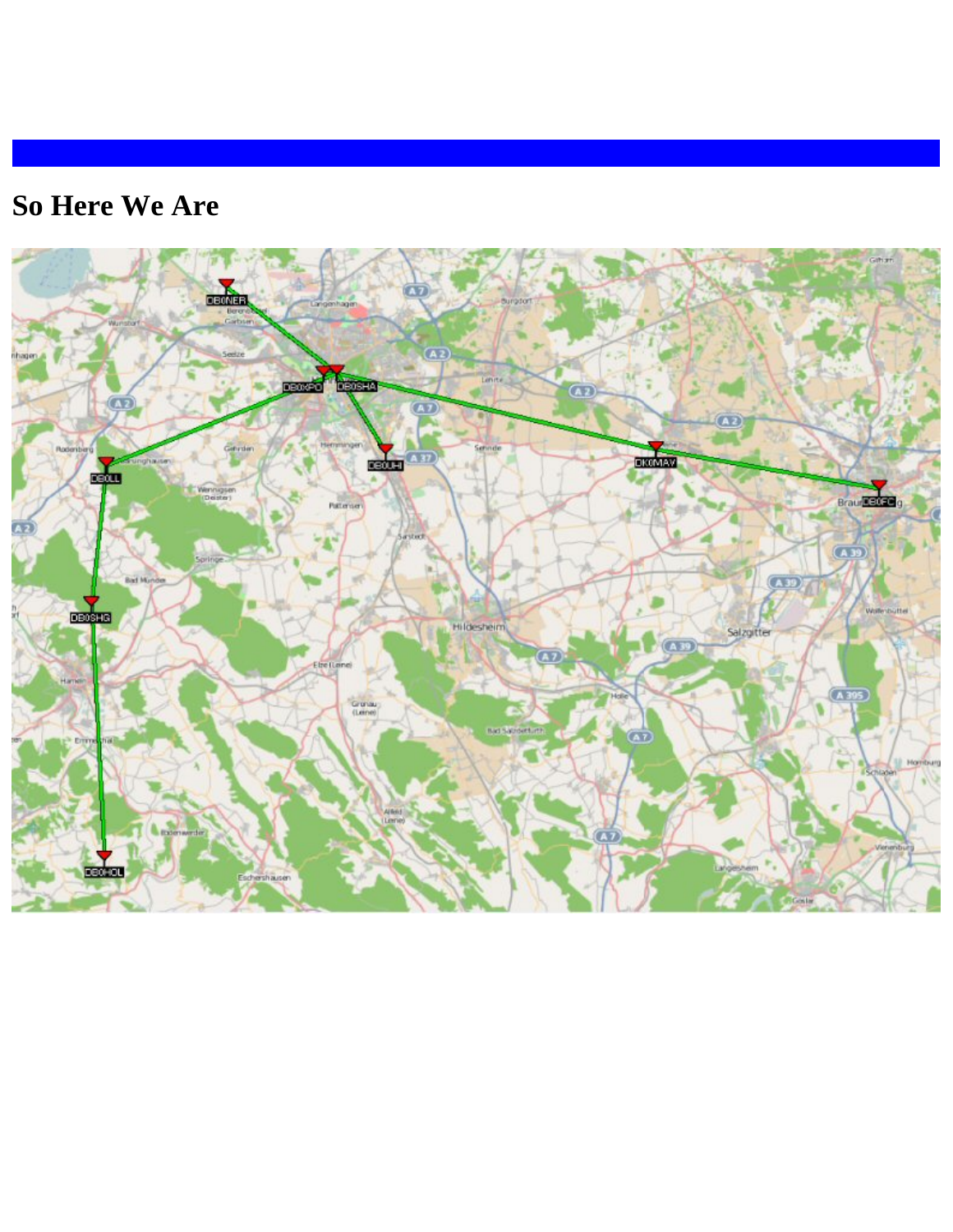#### **So Here We Are - At DB0SHA**

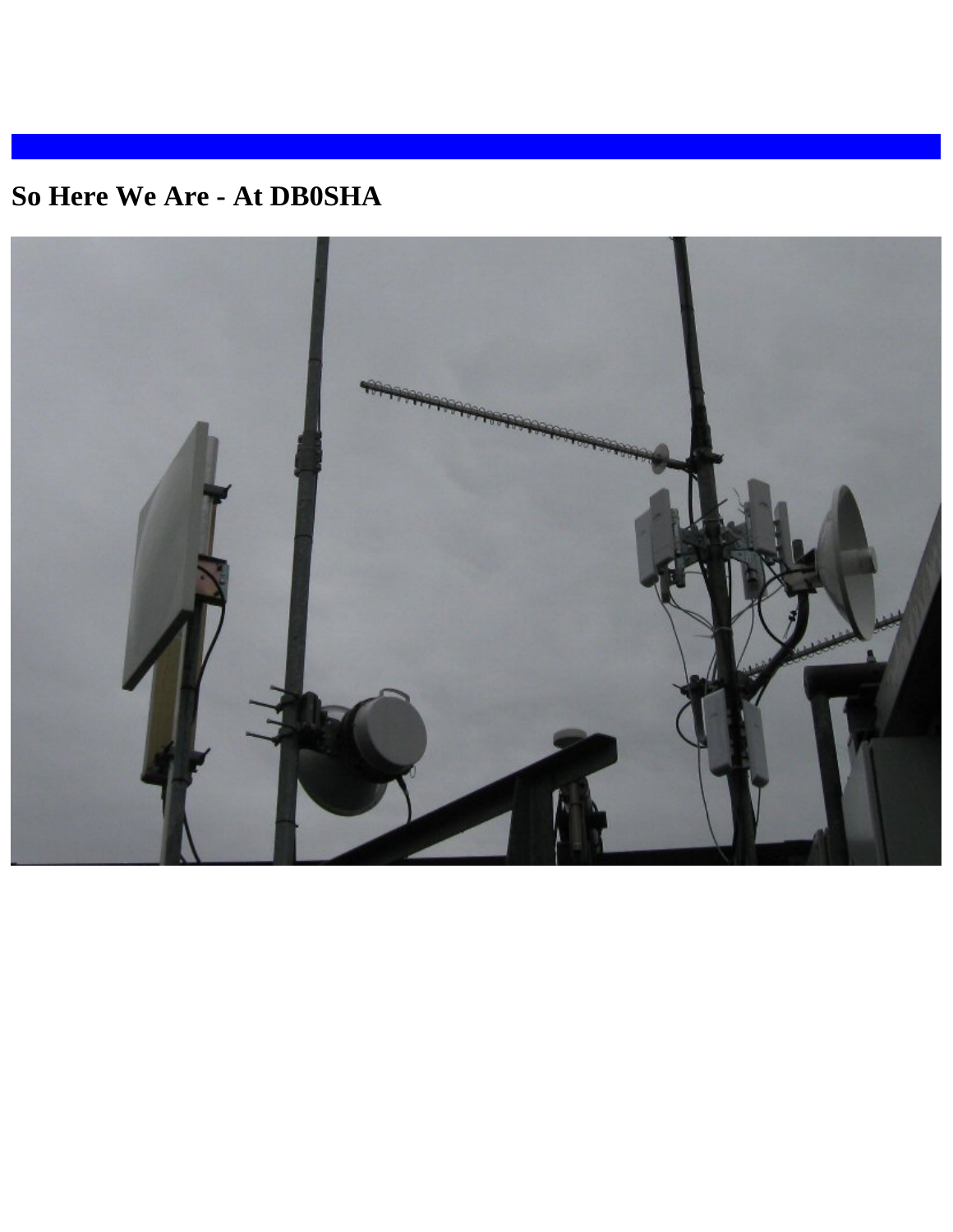### **DB0SHA - A star point in Hanover**

- 8 pieces NanoStation (M) 5
- 16-Port Switch
- Power supply 12V / 2.4 A
- Distance from 32km
- Data rate between 1 and 50Mbit / s

- No shortage of frequencies, such as at 2.4 GHz

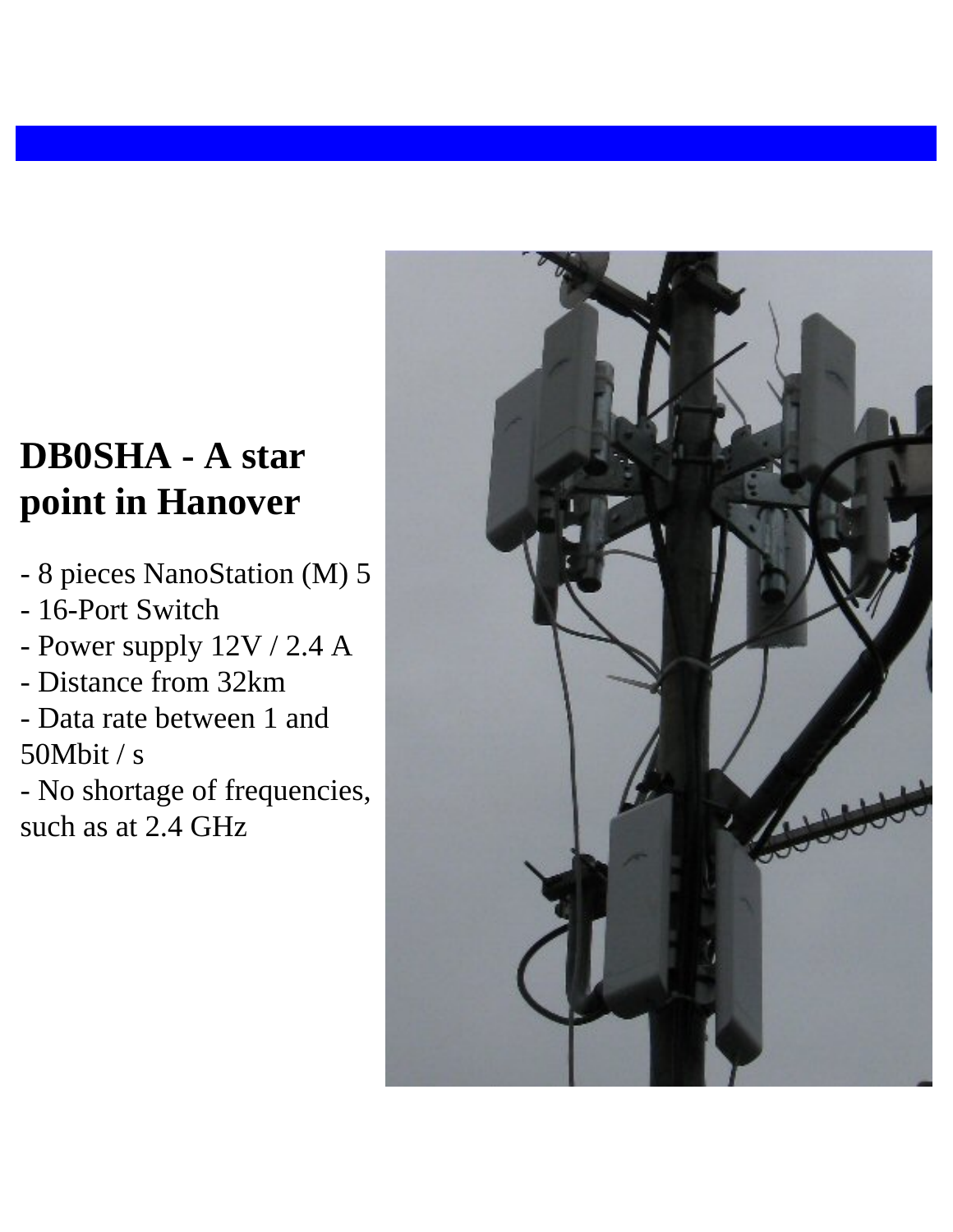#### **So here we are - at DB0SHA**

#### **What happens next?**